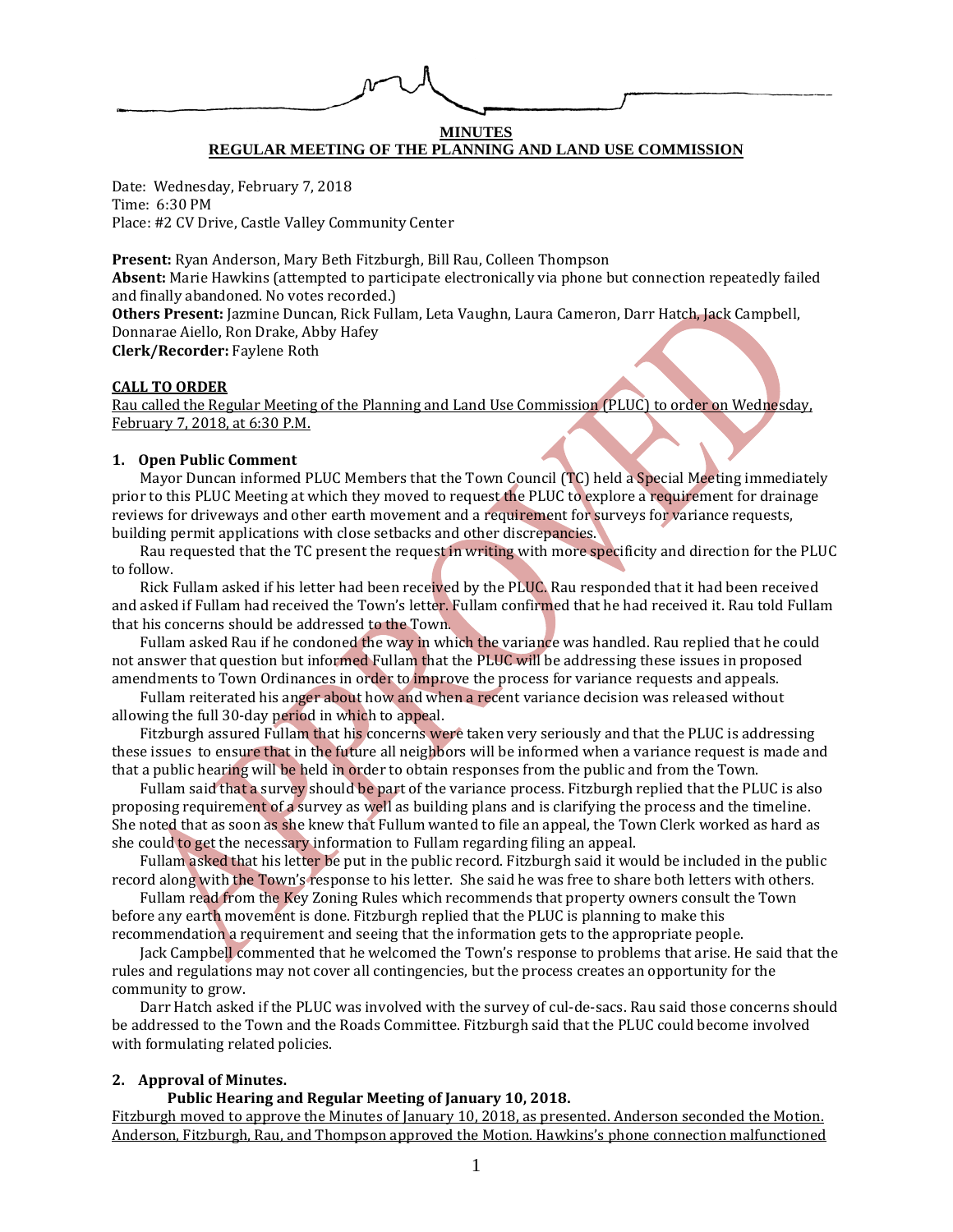and she was unavailable for this vote. The Motion passed with four in favor and one abstention.

#### **3. Reports.**

## **Correspondence – None.**

## **Town Council Meeting – Fitzburgh.**

Fitzburgh reported that the TC approved the fee schedule resolution as presented by the PLUC. She also reported that the TC is drafting a letter regarding multiple trailers on lots. Mayor Duncan added that the letter was approved at today's Special Meeting of the TC and also includes information about the lighting ordinance, conditions on Highway 128, and a general welcome to the New Year.

### **Permit Agent – Interim Permit Agent - Hafey**

- Permit Activity routine Conditional Use Permit on Lot 54 and a Temporary Dwelling Permit on Lot 180.
- Updates on Recent Applications Nothing to report

#### **Procedural Matters.**

Roth informed PLUC Members that Darr Hatch was ready to decommission his Temporary Accessory Dwelling for Medical Purposes (TAD). According to Hatch, the structure is a hybrid manufactured home with a structural addition which the County has designated as real estate rather than personal property. It is on a permanent concrete and block foundation. He wants to decommission the kitchen and change the use of the structure to an accessory building for use as workshop/studio space. PLUC Members asked Hafey to review the TAD permit and then to contact Hatch to let him know what to submit before next month's PLUC Meeting on March 7.

#### **NEW BUSINESS**

**4. Discussions and possible action re: recommendation to Town Council for non-routine Conditional Use Permit application for Farmhouse Fudge Inc. on Lot** 54.

Fitzburgh gave a brief review of how the CUP process usually works. She said that the Building Permit Agent (BPA) looks at each application on a case by case basis by sitting down with the applicant to review the application and determine its impact. If determined to have an impact or if it might need conditions, it is determined to be nonroutine as defined in Ordinance 85-3. Form A is used for routine applications. Form B which requires a more extensive description is used for nonroutine applications.

According to Fitzburgh, last summer Mr. Holling asked the Town to direct all communication through his attorney. On October 31, 2017, a CUP application for Farmhouse Fudge was submitted using Form A. The BPA saw that this business would be regulated by Utah Department of Agriculture and Food (UDAF) and might require conditions similar to another conditional use operation in the Valley. On November 16 the BPA issued a determination that the application was nonroutine. On December 6 a second application for Farmhouse Fudge was submitted, again with Form A. The BPA again determined it to be a nonroutine application. On January 25 the applicant submitted Form B, including a detailed description of business activities, with copies of certificates from UDAF for a Small Food Establishment and a Food Handlers Permit.

Fitzburgh said that now that all the information has been submitted and we have a more detailed description of the business activities associated with Farmhouse Fudge, it is apparent that this application does not have all the same types of impact as the previous CUP referred to above. She noted that Farmhouse Fudge is exactly the type of business that the Town wants to promote. The choice here, she said, is to recommend approval without conditions or with conditions. She said the UDAF contact person had suggested a condition that the applicant will be compliant with all regulations and requirements of the cottage food production rules which is similar to the condition placed on the other CUP operation that is regulated by UDAF. Another condition suggested by the Town's attorney would be submission of most recent UDAF Certificate and Food Handlers Permit with each annual renewal.

Holling corrected the description of a cottage food operation. He said their license is for a small food establishment which is a more stringent classification with a more stringent inspection process but easier to comply with in the long term. He said that UDAF inspections are based on the degree of risk which is low for this type of food production.

Jack Campbell, adjacent lot owner to Lot 54, expressed appreciation for the opportunity to comment on the application and concurred with Fitzburgh that this is the type of business the community wants to promote.

Fitzburgh moved to recommend approval to the Town Council of the nonroutine-CUP for Lot 54 for Deb and George Holling with the condition that the applicant will be compliant with all registrations, certificates,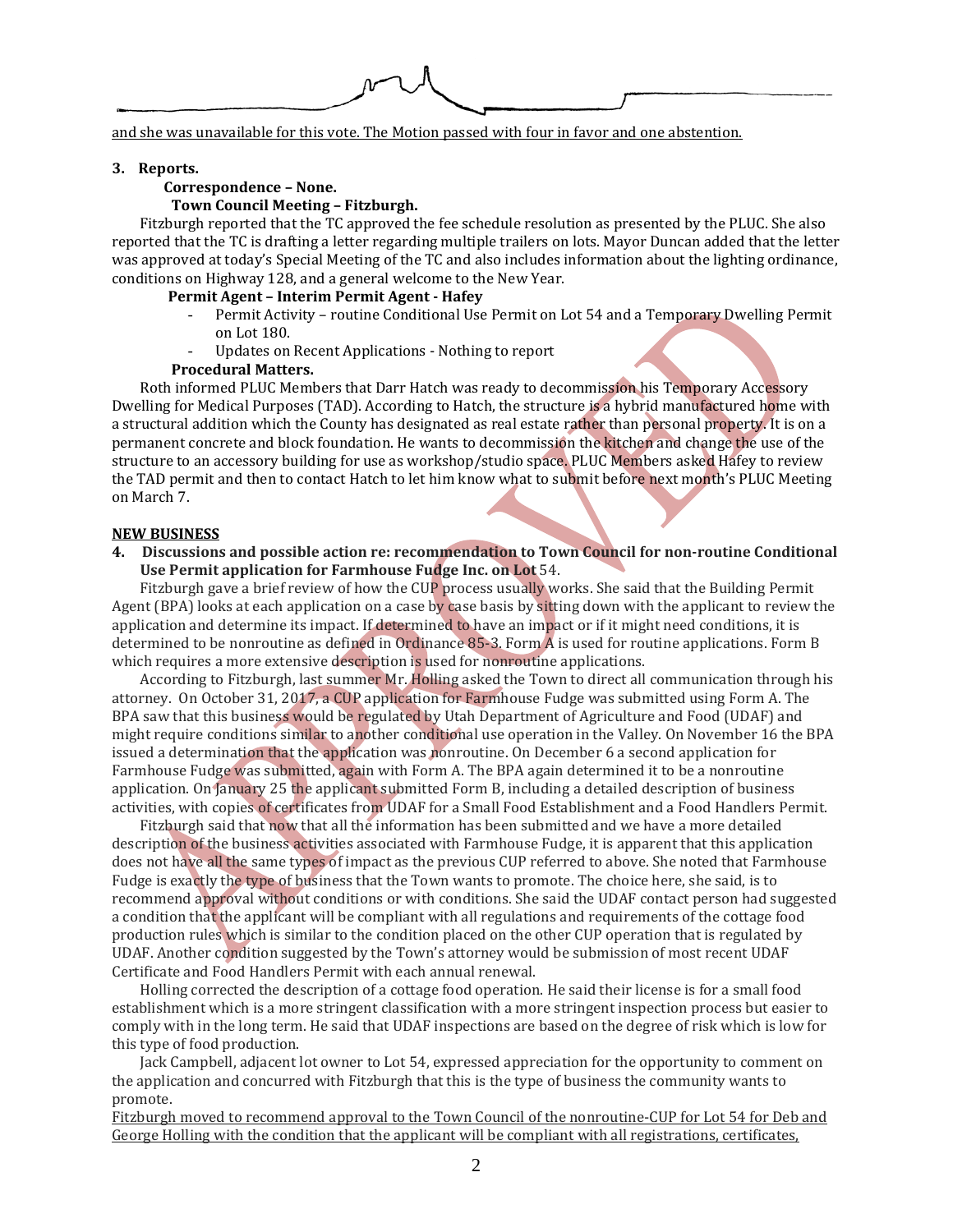licenses and requirements from the Utah Department of Agriculture and Food (UDAF) regarding all business activities associated with this permit to ensure the requirements set forth in Section 4.7.4 and Section 4.7.6(5) of Ordinance 85-3 are met and with the condition that the applicant will provide the Town with a copy of the most recent Certificate of Registration for Farmhouse Fudge from the UDAF with each yearly renewal to ensure the requirements set forth in Section 4.7.4 and section 4.7.6 (5) of Ordinance 85-3 are met. Anderson seconded the Motion. Anderson, Fitzburgh, Rau, and Thompson approved the Motion. Hawkins is no longer participating by phone. The Motion passed unanimously amongst the Commission Members present with four in favor.

#### **5. Discussions and possible action re: nonroutine Building Permit with variance on Lot 298.** Fitzburgh announced that the building plans were displayed here for viewing but cannot be copied

because they are protected by copyright.

Fitzburgh directed attention to how building height is measured. She said Levine had offered a nonbinding caveat to his variance determination saying that height could be measured from finished grade of the pad. The Town's attorney confirmed that the caveat in the variance and appeal hearing officer's opinion regarding height limitation and how it is measured, is not part of the decision as written and is therefore not binding. The plans show the house is 20 feet in height from the current grade of the pad (labeled as "current existing grade" on plans). In this case, Town regulations require height to be measured from original existing grade. At one point on the elevation drawings, she said, the height measures 25'6" when measured from original existing grade, so the applicant will have to lower the current existing grade of the pad so that the final height is no more than 25 feet from original existing grade. She said that she redlined the plans to show this requirement.

Fitzburgh stated that the variance was for the setback distance from the road easement. She noted that the road intrudes onto the property at one point and is not in the road easement. She said that the Town recommendation to Levine had requested a survey but the variance and appeal hearing officer did not accept that request. PLUC Members present expressed their support for the need for a survey to ensure that the construction adheres to the allowed setback of 35 feet.

A discussion of the impact of construction trucks on this steep narrow road followed. According to Fitzburgh, however, impact fees would have to be imposed by the Town which is more complicated than the Town has wanted to tackle. Mayor Duncan suggested the Town may want to reconsider this.

Further discussion addressed drainage issues for the road and neighboring properties that could result from removal and disposal of dirt in order to lower the existing building pad and to construct the foundation.A series of drainage inspections by the Roads Manager during the building process was discussed along with the best time to schedule inspections. It was suggested the Town might help coordinate removal of the dirt.

Fullam raised the question of necessary compaction of the building pad. Fitzburgh replied that Grand County Building Inspector Jeff Whitney was responsible for adherence to building codes.

Leta Vaughn added that the Town's ordinance already says that a drainage cannot be altered if it would affect the road or a neighboring lot. She suggested making a condition that the dirt must be hauled away.

Fullam stated that he had no problem with the property owner building a house on his lot but restated that he feels the way in which this variance was granted was inappropriate. Fitzburgh said that the Town is planning a meeting with the variance and appeal hearing officer to discuss procedures to be used in future requests to address his and the Town's concerns.

Mayor Duncan asked about the appeal process for a building permit decision. Fitzburgh explained that Ordinance 85-3 allows appeals to nonroutine building permits to be made within a 30-day period from the time the permit was issued or signed. The appeal is made to the Town Clerk. The fee is \$950.00 to cover administrative costs and actual costs of the variance and appeal hearing officer. The Town transmits the appeal to the Variance and Appeal Hearing Officer.

Fitzburgh moved to approve the building permit for Lot 298 contingent upon making the distance between the very lowest point of grade (as redlined on the right side elevation of the building plans) to the highest ridge line of the roof no more than 25 feet. The plans show this distance as 25'6". The applicant already plans to lower the current existing grade, as labeled on the building plans, by one foot. The applicant could lower the current existing grade by 1'6" (an additional 6 inches) to achieve the 25 foot maximum distance between these two points. With this contingency met and a variance on setbacks granted, the building application and plans meet all Town requirements for height, setbacks, and square footage as well as other Town land use regulations pertaining to building permits. Additionally, the applicant is required to submit a survey to verify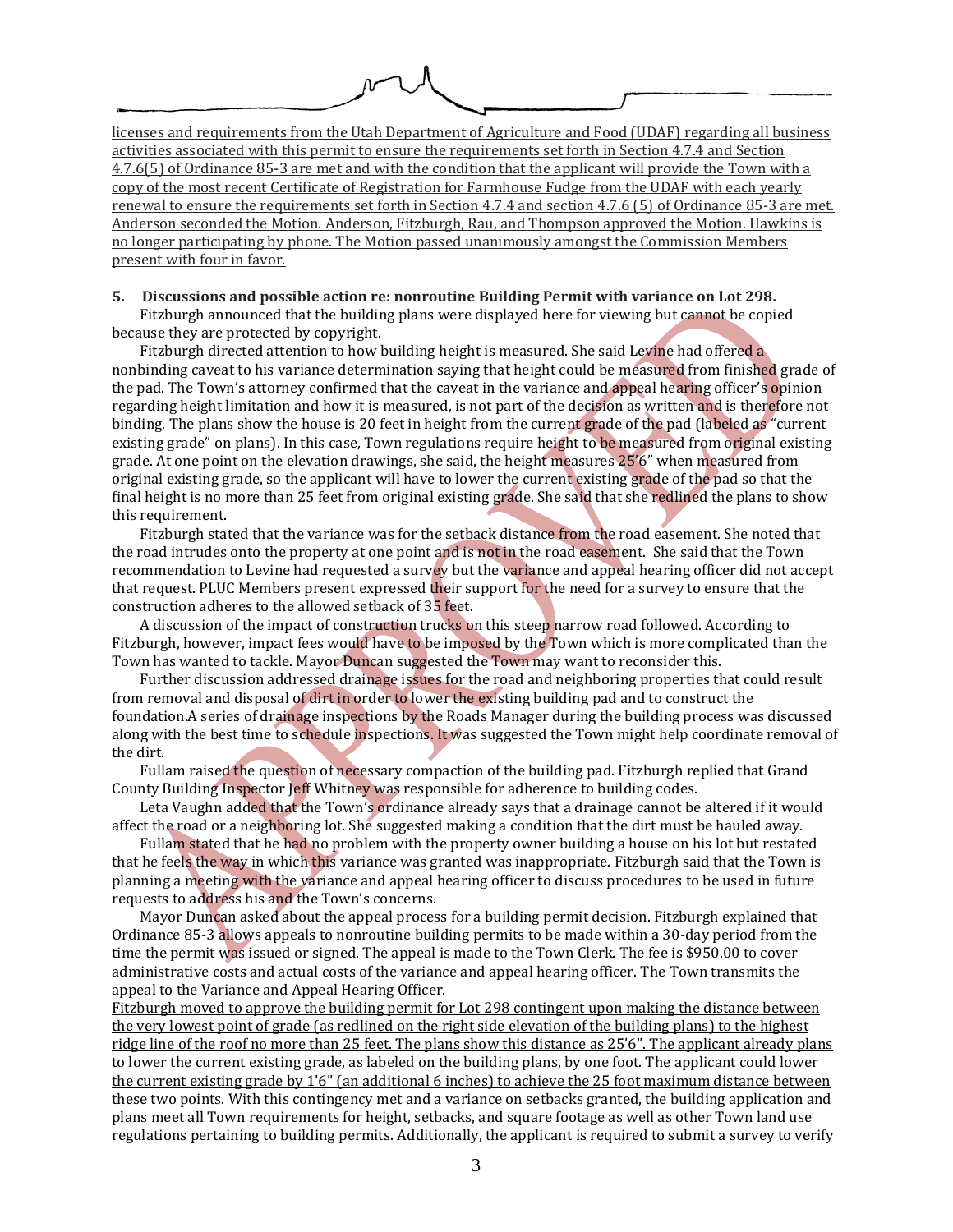that the applicant meets the Town requirement of setbacks and the variance granted on setbacks. Anderson seconded the Motion.

In further discussion, Thompson asked about requiring drainage inspections. Fitzburgh suggested doing that in a separate Motion. She also addressed Fullam's dissatisfaction with the variance process; she said, however, that she considers the variance decision to be legally binding. Fullam expressed his disagreement. In a vote on this Motion, Anderson, Fitzburgh, Rau, and Thompson approved the Motion. The Motion passed unanimously amongst the Commission Members present with four in favor.

PLUC Members continued discussion on how to apply Ordinance 95-6, Section 4 to this situation to ensure no damage is done to drainages as a result of earth removal.

Fitzburgh moved to draft a letter (post Meeting) to property owner stating that Ordinance 95-6, Section 4 requires that no changes be made to any wash, drainage, or waterway on lot that affects the exit point of surface water or the concentration of discharge at that point as determined by a drainage review prior to and after any earthwork. Anderson seconded the Motion. Anderson, Fitzburgh, Rau, and Thompson approved the Motion. The Motion passed unanimously amongst the Commission Members present with four in favor.

PLUC Members asked Roth to draft the letter for their review and agreed that the letter should include the language used in the Motion, the timeline for an appeal, the procedure for an appeal, procedure for signing the building permit with receipt of licensed survey before signing, and requirement that a licensed surveyor physically mark the 35-foot setback points.

There was discussion of who monitors work by Rocky Mountain Power (RMP) and how easements with RMP work and who grants permission for trespass, etc. It was noted that the Town has an agreement with RMP for work done in the Town, and Mayor Duncan reported that RMP cannot add new poles but can replace existing poles.

Fitzburgh moved to rescind the first Motion and amend it with this amended Motion to approve the building permit for Lot 298 contingent upon making the distance between the very lowest point of grade as redlined on the right side elevation of the building plans to the highest ridge of the roof no more than 25 feet. The plans show this distance as 25'6". The applicant already plans to lower the current existing grade as labeled on the building plans by one foot. The applicant could lower the current existing grade by 1'6" (an additional 6 inches) to achieve the 25 foot maximum distance between these two points. With this contingency met and a variance on setbacks granted, the building application and plans meet Town requirements for height, setbacks, and square footage as well as other Town land use regulations pertaining to building permits. Additionally, the applicant is required to submit a survey of the property line along Holyoak Lane by a licensed surveyor who will also mark the two points defining the 35' setback line granted in the variance to verify that the applicant meets the Town requirement of setbacks and the variance granted on setbacks. Thompson seconded the Motion. Anderson, Fitzburgh, Rau, and Thompson approved the Motion. The Motion passed unanimously amongst the Commission Members present with four in favor.

**6. Discussions and possible action re: amendments to Ordinance 85-3 regarding definitions of Dwelling and Temporary Dwelling; Chapter 3 Land Use and Appeal Authorities; Chapter 4 Permitted and Conditional Uses; Chapter 5 Building and Lot Requirements; Chapter 6 Noncomplying Buildings; Chapter 7 Variances and Appeals; and Chapter 9 Enforcement, Fees, Penalties and Fines.**

Fitzburgh said that Thompson had provided typographical/spelling/grammatical corrections. She explained that amendments are needed to clarify language regarding height and to ensure that neighbors are sent notification regarding variance applications. She said that the language would be adapted from the language used for conditional use permit notifications.

Other substantive changes discussed or presented were as follows:

7.1 – Change last sentence of introduction to reflect change in procedure.

7.1.2 – Adds a section explaining the Appeal Officer's authority and includes a recommendation from the Town Council as part of the procedure.

7.1.4 – (2) Adds requirement that building plans be submitted which at least show elevations and site plan. Might want to add (5) to require submission of a survey.

7.1.5 – Rau issued addition to add clarification that the town should have input before an application goes to the appeal authority.

7.1.6 – Adds requirement of public hearing and notice in accordance with the Open and Public Meetings (OPM) Act and should include notification to all adjacent property owners of the date, time, and place of the public hearing as well as a copy of the variance application.